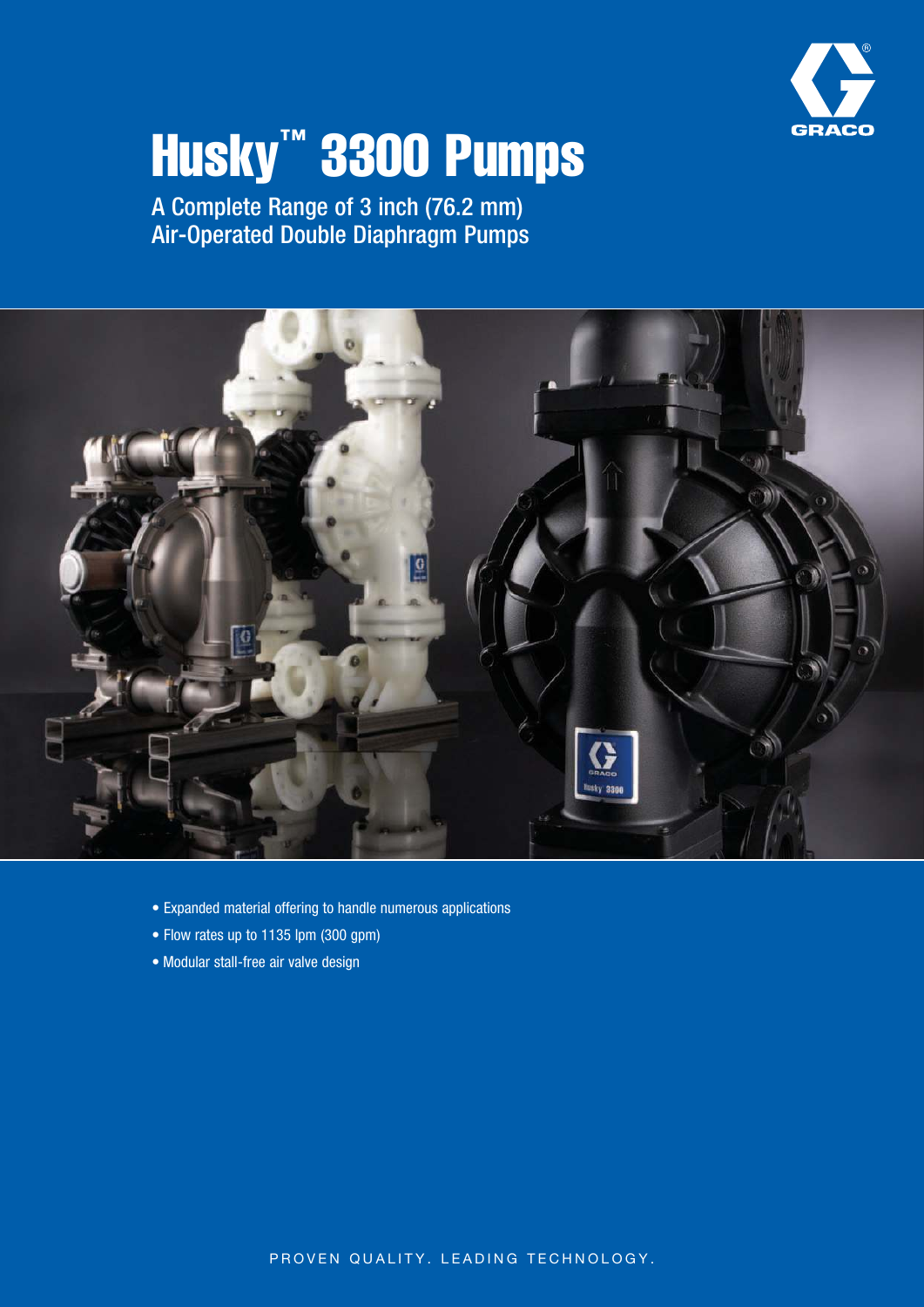# Husky 3300 Pumps



#### Four Bolt Joint Design

Bolted design provides even sealing pressure for leak-free operation



#### Modular Air Valve

Stall-free, efficient operation Quick replacement feature with easy four-bolt design



Pilot Valves

Externally serviceable

Three-piece manifolds Increased installation flexibility

Center Section Options





Aluminium Polypropylene

Aluminium Pump

Robust fluid section to handle the most abrasive applications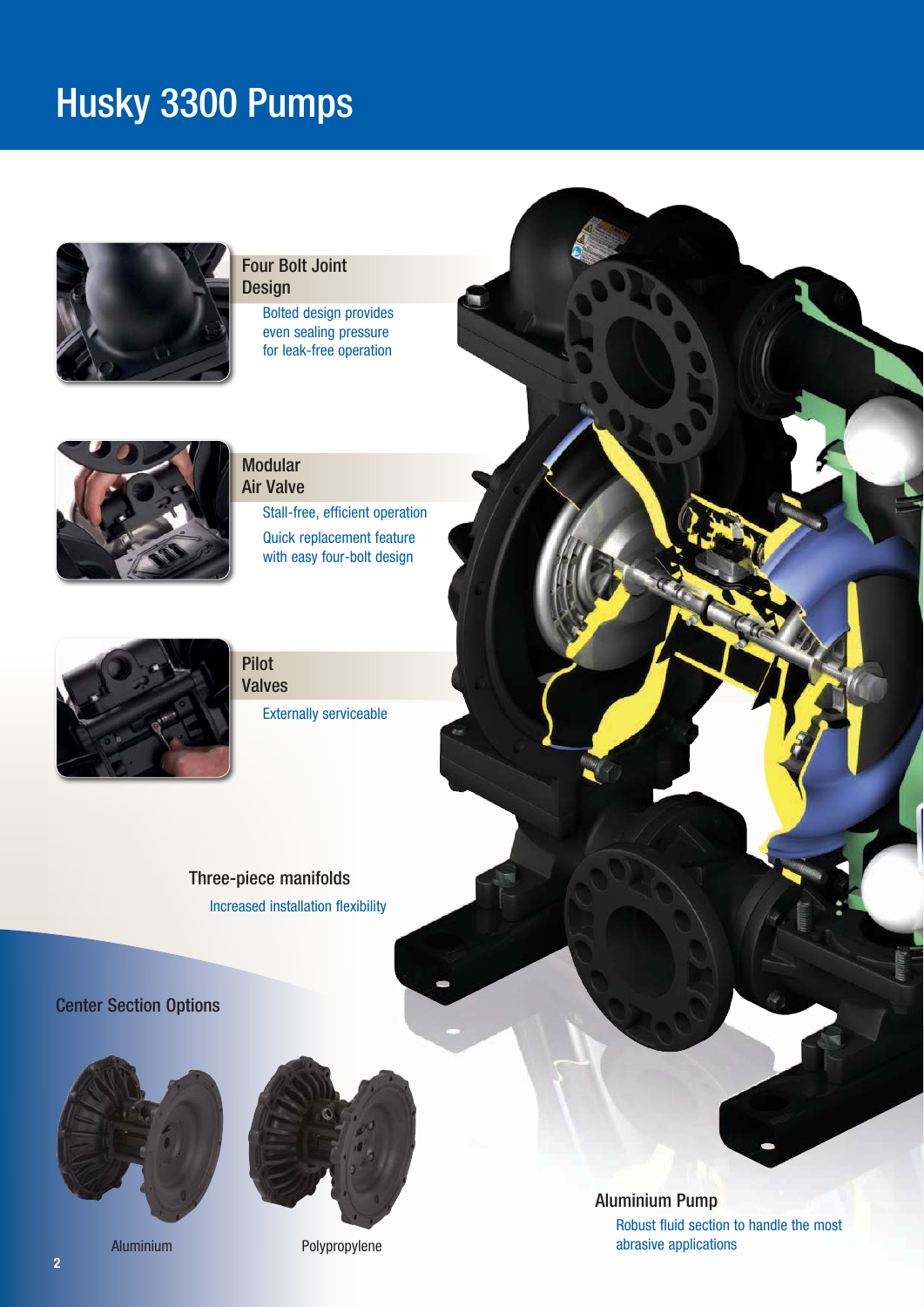



Stainless Steel Pump Corrosion free fluid section easily handles extreme environments



#### Polypropylene Pump

Overmolded frame provides decreased joint relaxation and increased strength to virtually eliminate fluid leakage

### Find the Right Pump for your Application

Graco makes it easy to select a pump that's right for you.

To order a Husky 3300, use the online selector tool at www.graco.com/husky or contact your distributor.



Example of Product Selector Tool (only available in English)

#### Want to schedule maintenance? Use DataTrak or Pulse Output!

- DataTrak™
	- Runaway protection Tracks material usage
- Pulse Output Cycle count capability